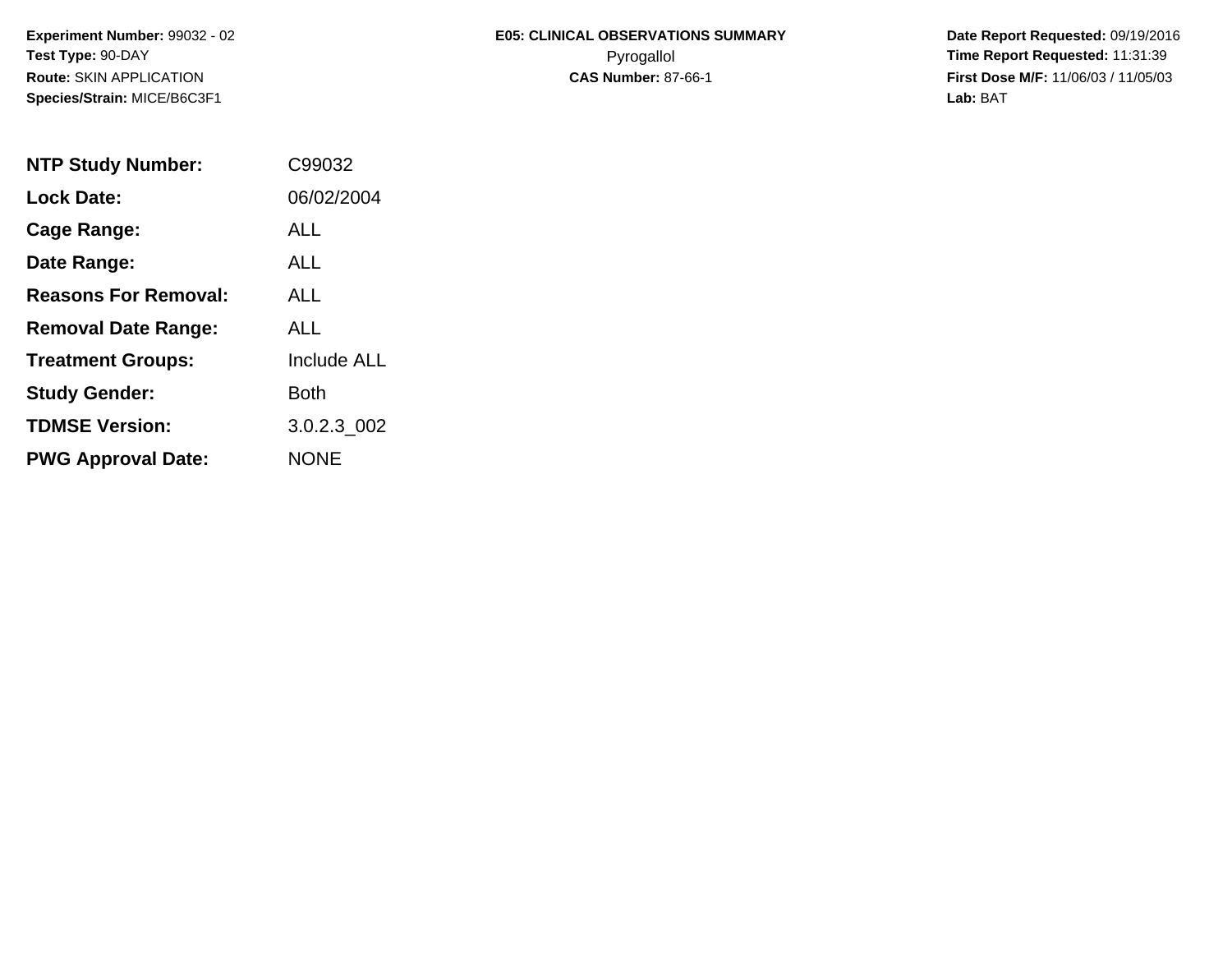## **E05: CLINICAL OBSERVATIONS SUMMARY**Pyrogallol **Time Report Requested:** 11:31:39

 **Date Report Requested:** 09/19/2016 **First Dose M/F:** 11/06/03 / 11/05/03<br>Lab: BAT **Lab:** BAT

| <b>SEX: MALE</b>                         | <b>WEEK: 14</b> |                |                 |              |                 |              |                  |                       |
|------------------------------------------|-----------------|----------------|-----------------|--------------|-----------------|--------------|------------------|-----------------------|
|                                          | 0 MG/KG         |                | <b>38 MG/KG</b> |              | <b>75 MG/KG</b> |              | <b>150 MG/KG</b> |                       |
| <b>OBSERVATION</b>                       | <b>CURRENT*</b> | TOTAL+         | <b>CURRENT</b>  | <b>TOTAL</b> | <b>CURRENT</b>  | <b>TOTAL</b> | <b>CURRENT</b>   | <b>TOTAL</b>          |
| <b>Irritation</b><br>Site Of Application | 0/0             | 0/10           | 0/0             | 0/10         | 0/0             | 0/10         | 0/0              | 7/10<br><b>DAY 22</b> |
| <b>Thin</b>                              | 0/0             | 1/10<br>DAY 36 | 0/0             | 0/10         | 0/0             | 0/10         | 0/0              | 0/10                  |

\* ANIMALS WITH OBSERVATION IN CURRENT PERIOD / TOTAL ANIMALS OBSERVED IN CURRENT PERIOD (WITHIN 7 DAYS OF RUN DATE)

+ ROW 1 = CUMULATIVE NO. OF ANIMALS WITH OBSERVATION / TOTAL ANIMALS STARTED ON STUDY ROW 2 = DAY OF ONSET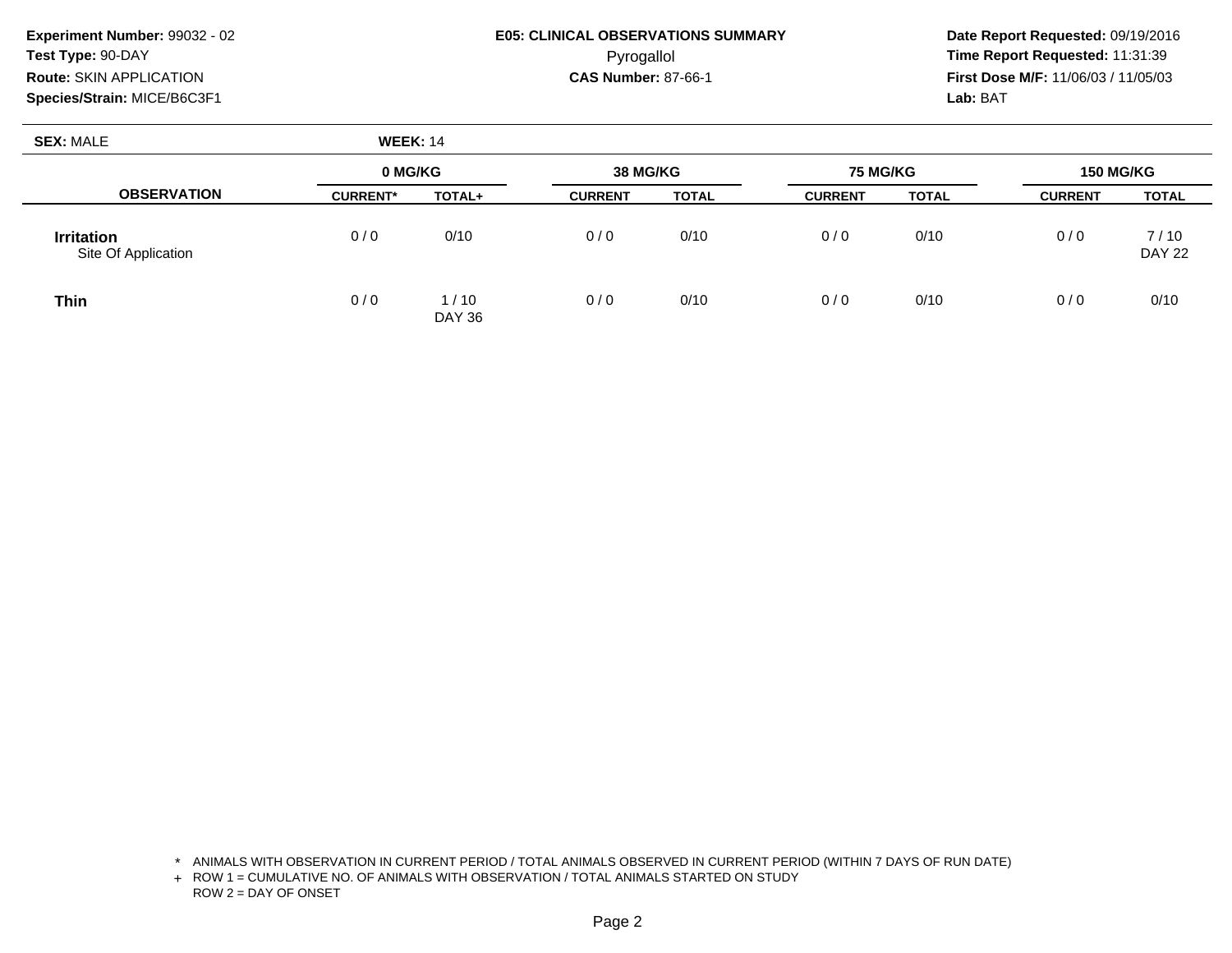#### **E05: CLINICAL OBSERVATIONS SUMMARY**Pyrogallol **Time Report Requested:** 11:31:39

 **Date Report Requested:** 09/19/2016 **First Dose M/F:** 11/06/03 / 11/05/03<br>Lab: BAT **Lab:** BAT

| <b>SEX: MALE</b>                         | <b>WEEK: 14</b>  |                        |                  |                        |
|------------------------------------------|------------------|------------------------|------------------|------------------------|
|                                          | <b>300 MG/KG</b> |                        | <b>600 MG/KG</b> |                        |
| <b>OBSERVATION</b>                       | <b>CURRENT*</b>  | TOTAL+                 | <b>CURRENT</b>   | <b>TOTAL</b>           |
| <b>Irritation</b><br>Site Of Application | 0/0              | 10/10<br><b>DAY 22</b> | 0/0              | 10/10<br><b>DAY 22</b> |
| <b>Thin</b>                              | 0/0              | 1/10<br><b>DAY 50</b>  | 0/0              | 1/10<br>DAY 36         |

\*\*\*END OF MALE DATA\*\*\*

<sup>\*</sup> ANIMALS WITH OBSERVATION IN CURRENT PERIOD / TOTAL ANIMALS OBSERVED IN CURRENT PERIOD (WITHIN 7 DAYS OF RUN DATE)

<sup>+</sup> ROW 1 = CUMULATIVE NO. OF ANIMALS WITH OBSERVATION / TOTAL ANIMALS STARTED ON STUDY ROW 2 = DAY OF ONSET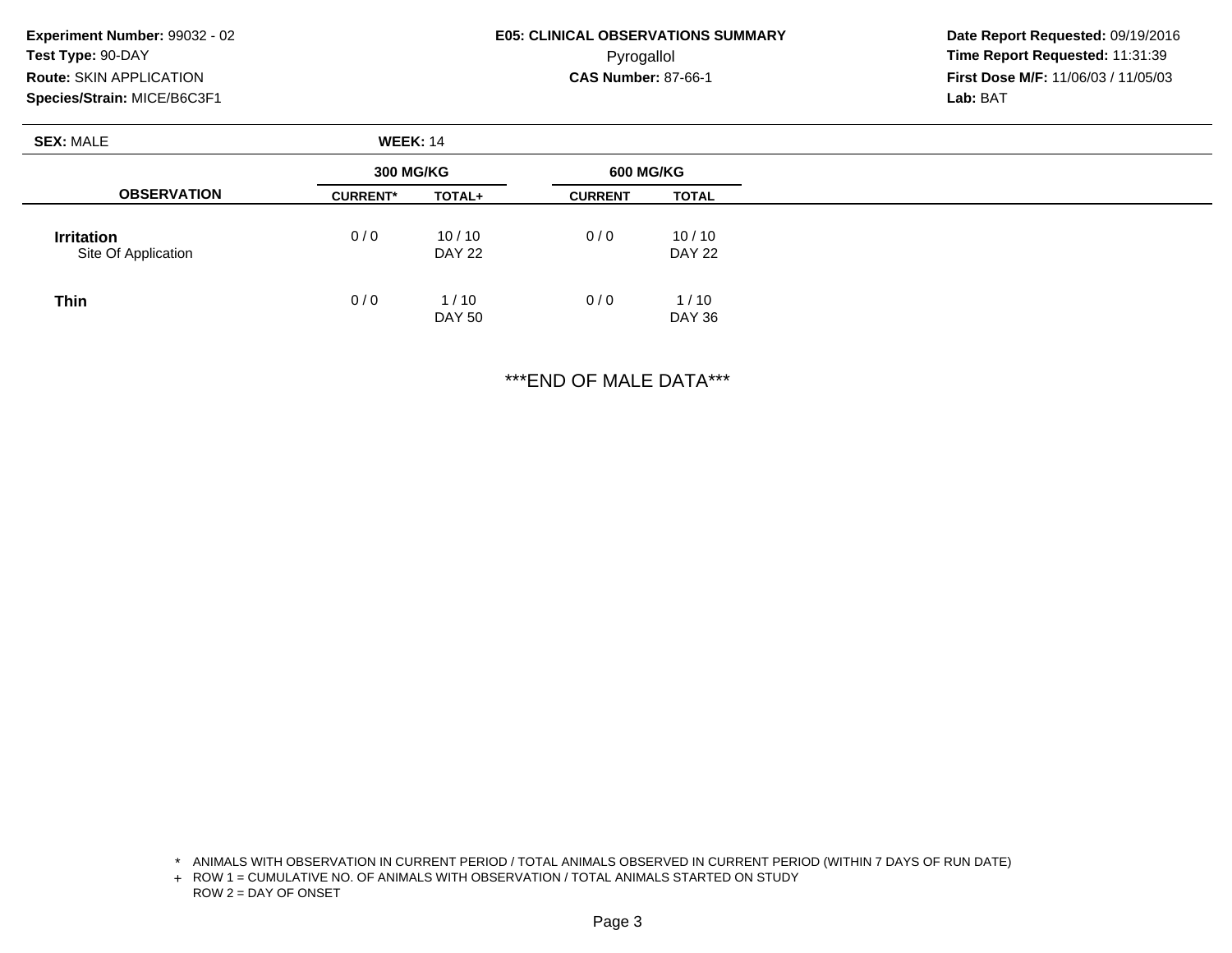## **E05: CLINICAL OBSERVATIONS SUMMARY**Pyrogallol **Time Report Requested:** 11:31:39

 **Date Report Requested:** 09/19/2016 **First Dose M/F:** 11/06/03 / 11/05/03<br>Lab: BAT **Lab:** BAT

| <b>SEX: FEMALE</b>                       | <b>WEEK: 14</b> |        |                             |              |                |                       |                |              |
|------------------------------------------|-----------------|--------|-----------------------------|--------------|----------------|-----------------------|----------------|--------------|
|                                          | 0 MG/KG         |        | 38 MG/KG<br><b>75 MG/KG</b> |              |                | <b>150 MG/KG</b>      |                |              |
| <b>OBSERVATION</b>                       | <b>CURRENT*</b> | TOTAL+ | <b>CURRENT</b>              | <b>TOTAL</b> | <b>CURRENT</b> | <b>TOTAL</b>          | <b>CURRENT</b> | <b>TOTAL</b> |
| <b>Irritation</b><br>Site Of Application | 0/0             | 0/10   | 0/0                         | 0/10         | 0/0            | 0/10                  | 0/0            | 0/10         |
| <b>Thin</b>                              | 0/0             | 0/10   | 0/0                         | 0/10         | 0/0            | 1/10<br><b>DAY 57</b> | 0/0            | 0/10         |

\* ANIMALS WITH OBSERVATION IN CURRENT PERIOD / TOTAL ANIMALS OBSERVED IN CURRENT PERIOD (WITHIN 7 DAYS OF RUN DATE)

+ ROW 1 = CUMULATIVE NO. OF ANIMALS WITH OBSERVATION / TOTAL ANIMALS STARTED ON STUDY ROW 2 = DAY OF ONSET